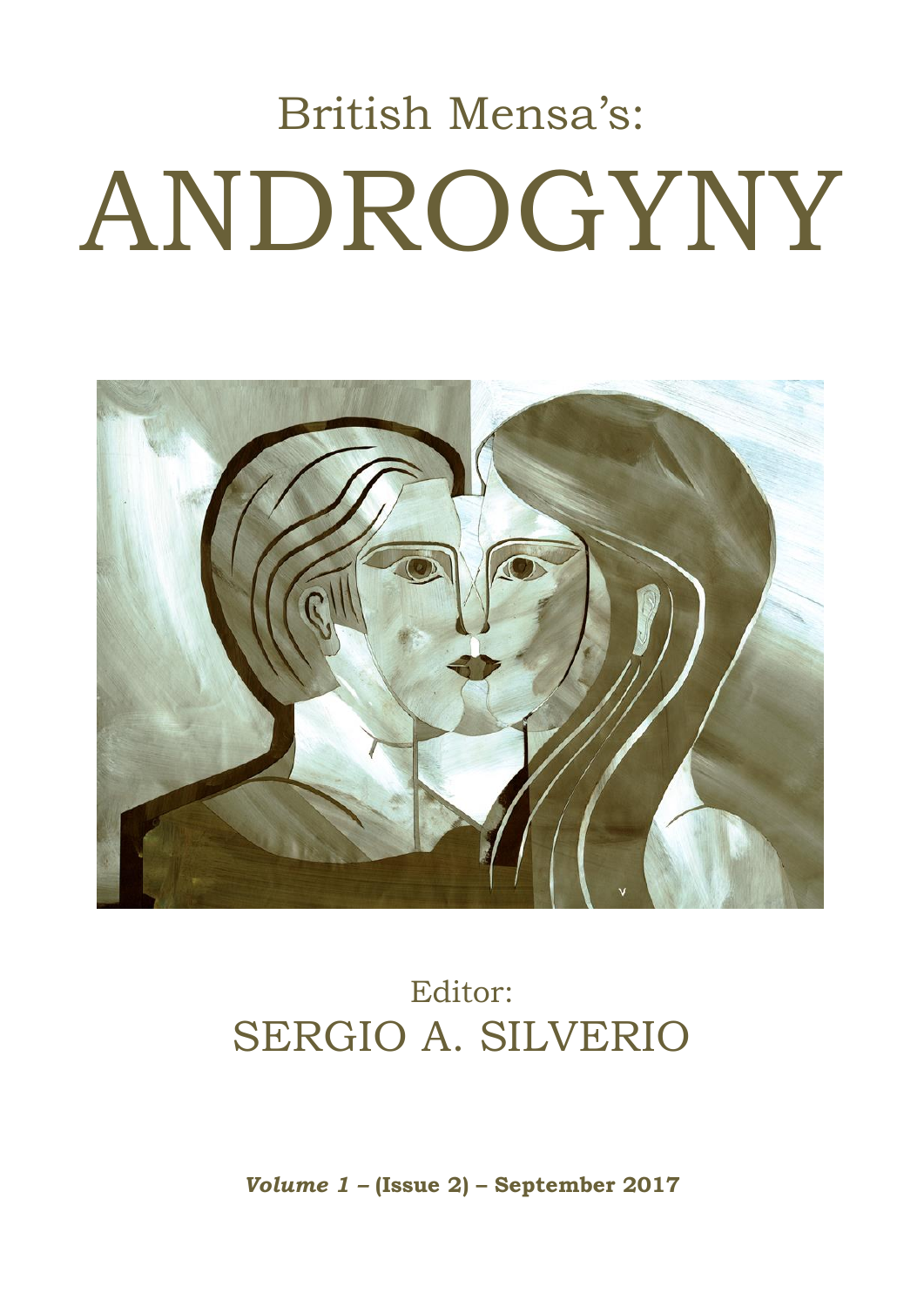## **The Case of the Arab Woman.**

### Shereen Shaw

**Abundant research suggests that self-image is inextricably linked to the convoluted issues that girls battle to conform with a media-driven ideal of beauty. The search for self begins during adolescence and thereafter. What research alone is unable to do when speaking of the Middle East is shine a light on a culture little known beyond the Arab world -- even to people who visit the region. In the case of the Arab woman, the battle is never-ending. From early on, girls are shown how to dress, how to behave in the company of others, how to speak and how to** *be* **in the public eye. Taught from a very young age what they are and are** *not*  **expected to** *become***. Causes of negative body image begin at an early age with the realization that expectations and behaviour are far more important than anything else. Some common causes of negative body image are a result of rape, sexual abuse, and media imagery. In this article, I shall attempt to explore some of the profound internalized causes of negative body image which lead to a decreased sense of self, feelings of unworthiness which contribute to mental health issues ingrained in culture, religion, and Arab traditions.**

\_\_\_\_\_\_\_\_\_\_\_\_\_\_\_\_\_\_\_\_\_\_\_\_\_\_\_\_\_\_\_\_\_\_\_\_\_\_\_\_\_\_\_\_\_\_\_\_\_\_\_\_\_\_\_\_\_\_\_\_\_\_\_\_\_\_\_\_\_\_\_\_\_\_\_\_\_\_\_\_\_\_\_\_\_\_\_\_\_\_\_\_\_\_\_\_\_\_\_\_\_\_\_\_\_\_\_\_\_\_

## **SIMONE DE BEAUVOIR**

wrote in the fourth and final volume of her pivotal autobiography, All Said and Done (1972/1993) that "faith is often an appurtenance that is given in childhood as part of the middleclass equipment, and that is unquestionably retained together with the rest of it. If a doubt arises, it is often thrust aside for emotional reasons – a nostalgic loyalty to the past, affection for those around one, dread of the loneliness and banishment that threaten those who do not conform… Habits of mind, a system of reference and of values have been acquired, and one becomes their prisoner." Rightly so, dogmas of religion preclude critical thinking and analytical reasoning especially that which is needed for philosophical inquiry for one to evolve as a human being.

In a Beauvoirian sense, what hope is there for an Arab woman to be committed to looking reality in the face and speaking about it without pretence? Can the delusion of religion continue to deprive the Arab woman of the simplest of rights; the right to celebrate "the body".

#### *"To lose confidence in one's body is to lose confidence in oneself."* **~ Simone de Beauvoir (1952)**

If we consider ourselves to be existentialists, and follow it as a philosophy of life, we may claim that we are born free. We are, as de Beauvoir (1949/2011) claims "not born, but rather, become a woman" because of our choices and what we have carved for ourselves with the resources available to us in society make our values, beliefs, limitations and ultimately our selfconcepts. This presents an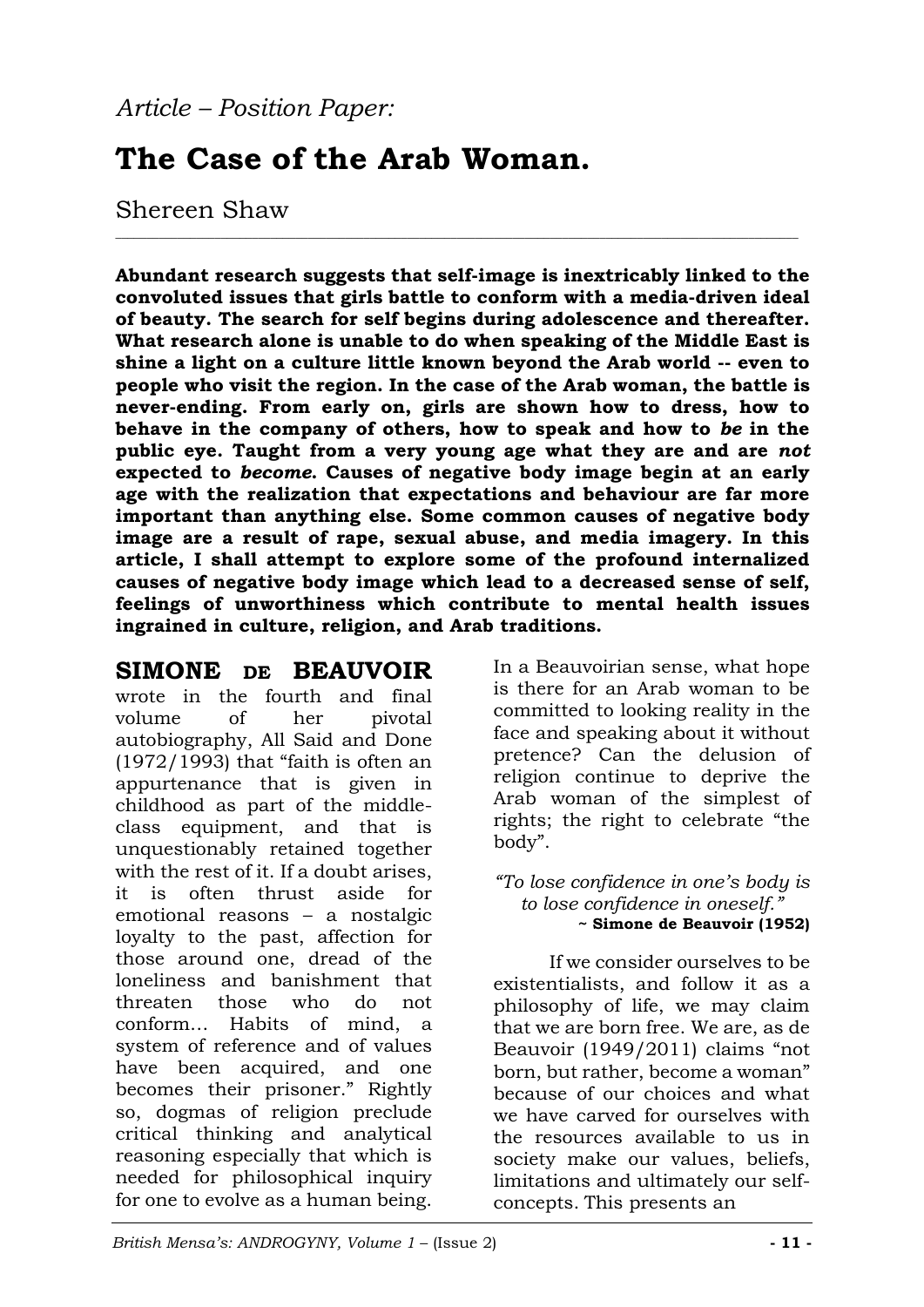ambiguous picture of human freedom. Unlike Jean Paul Sartre, de Beauvoir posits an understanding of freedom in which women struggle against the apparent disadvantages of the female body. As if one's merciless self-criticism is not enough, a young Arab woman bears the burden of the voices within her head which through an internal dialogue presents the barriers of how she should and should *not*  live. The daily struggles can often be manifested as conflicting behaviour and/or actions between what one wants and what one should or should not do. The struggles that young girls endure growing up in a restraining patriarchal environment, which some succumb to over the course of adolescence, shape the critical transition from girls to women who suffer from low self-esteem, isolation, depression and often entrapment in unhappy relationships and marriages.

In The *Second Sex*, de Beauvoir (1949/2011) postulates a key question: that of the female embodiment. The question at the heart of her work is whether the supposed disadvantages of the female body exist objectively in *all*  societies or are they man- made; namely "judged" to be disadvantages of our societies? Ingrained in Middle-Eastern thought and culture is this view of the female body as a disadvantage or a hindrance and yet it is a powerful vessel for the continuity of life. The two views are shown in de Beauvoir's thought when speaking of the female body as positive and negative. The Arab woman is both; oppressed and free. The body can be used as a vehicle

for freedom regardless of how it is the very reason for one's oppression in a dominant patriarchal society.



#### **Defining Self-Mutilation in the Arab World:**

The way in which a woman sees herself is affected by early traumatic experiences which demarcates her from the opposite sex. The internal struggle is often with the idea whether she sees herself as a free subject or as the object of society's "gaze" as de Beauvoir would say. Unfortunately, due to the development of a girl's body and how society reacts in a hostile manner, the latter view is often the one which moulds a girl's selfconcept. The culture and certain societal attributes inhibits Arab women from finding meaning in uniquely female experiences such as menstruation, understanding the female sex organs, pregnancy and menopause. Each experience is tarnished by a hostile reaction from a society which imposes a meaning of burden, disadvantage and even shame. A young girl is looked at very differently once she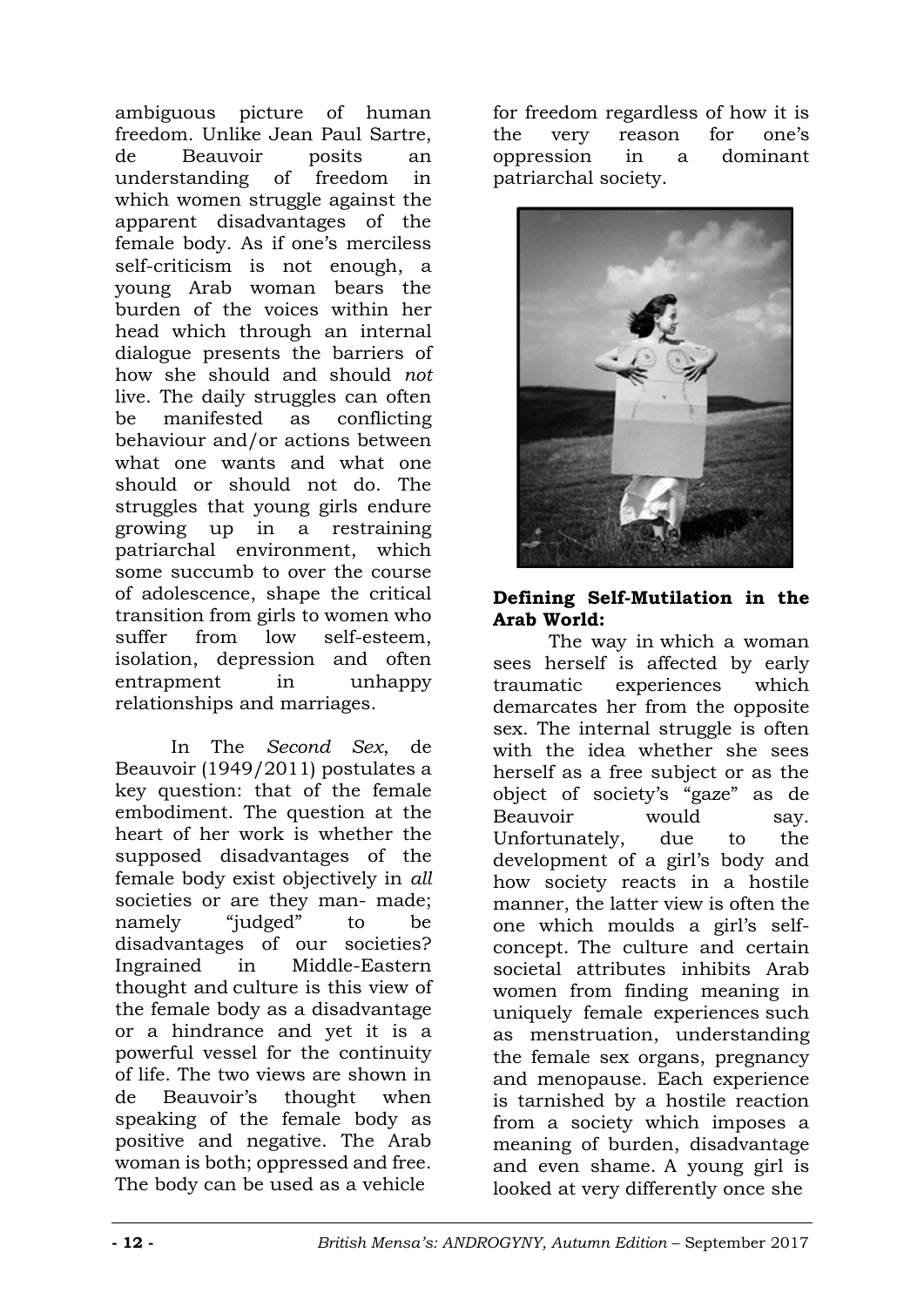experiences her first menstruation cycle. Once this incident is known, questions are raised and alarm bells ring and the talks of honour, shame, chastity and the loss of innocence begin. This is one of the main causes for negative body image at an early age. A young girl, from this discovery onwards, is not only battling with her own understanding of her body and its functions which is entirely dependent on the support provided to her by significant others, but also is vulnerable to any ridicule from others about that very fact of life which happens to every female, every month until reaching menopause.

In an Arab household, where the woman is expected to look after the children, carry out the daily chores, provide a cooked meal and have these discussions with young daughters as early as 7 and 8 years old, the chances of this conversation being had in an informative and straight forward way is scarce. Often, the conversation brings about deep feelings of anxiety, shame and embarrassment of one's body (Reisel & Creighton, 2015). From speaking to several Arab women about their experiences, the majority expressed that it was altogether a taboo subject:

*"I was only 10 when it happened. I did not know what was going on with my body. I screamed for my mother to come and help! She did not anticipate it happening so soon. I remember feeling utterly overwhelmed and even traumatized. I was unprepared, out of my depth and it took me a long time to get used to its dreaded arrival every month."* **~ Anonymous**

A ritual which has survived over decades from one civilization to another is female genital mutilation [FGM]. The belief that a young girl must be stopped from potentially bringing shame upon her family by engaging in sexual practices is at the heart of this ritual. For many years, women have advocated all around the world against FGM and called for women education to reflect an understanding of the female body or to raise awareness of negative body image and low self-esteem. This ritual has a huge impact on women sexuality and sense of self. To this day, in the Arab world, the ritual of partial or total removal of the female genital organs for nonmedical reasons continues as an act of "honour" rooted in gender inequality (Toubia & Sharief, 2003). It is difficult to believe that FGM is conducted from days after birth to puberty and in later years. The foundation years of the female body is tarnished in the Arab world by misconceptions that are not grounded by any medical research. In fact, this practice causes recurrent infections, inability to get pregnant, complications during childbirth, urine retention and difficulty passing menstrual flow which in most cases fatal bleeding (Abdulcadira, 2011).

Unfortunately, it is difficult to report how many girls and women in the Arab world die because of this practice. FGM is either not reported or complications such as the transmission of diseases are not viewed as linked to FGM with some not even diagnosed.

It is fair to claim that there is limited research which ties together all three factors; how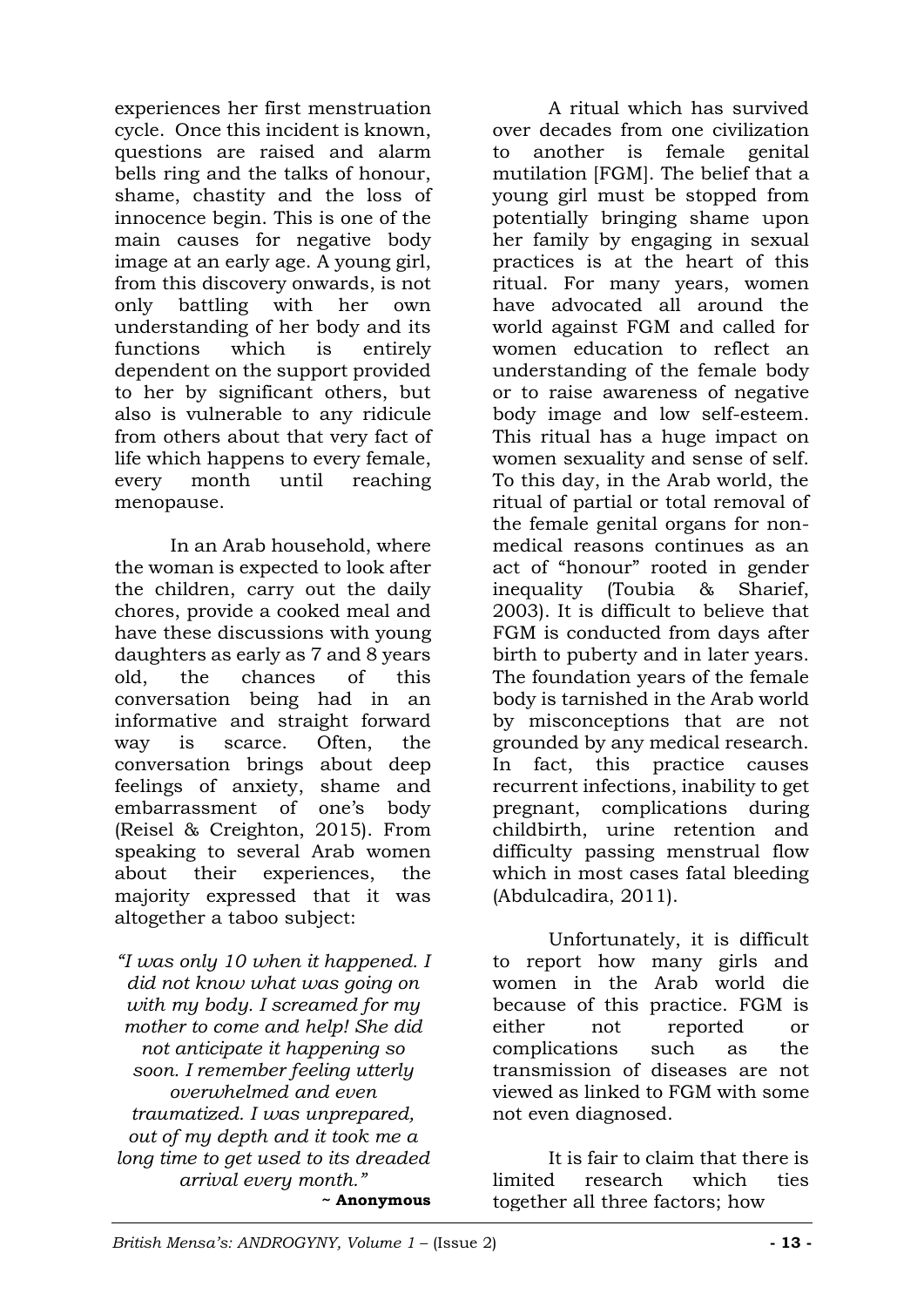negative body image, low self-esteem, and Arab traditions during these critical foundation years' impact directly a woman's development in life and selfconcept. Equally, not enough is said on how these cultural and societal attributes continue to inhibit Arab women mentally, sexually, and emotionally: What message is sent to daughters today about their menstruation and which messages they will carry with them as they grow older to understand the process of *becoming* of a woman.

#### **Shereen Shaw**

[shereen.shaw@edgehill.ac.uk](mailto:shereen.shaw@edgehill.ac.uk)

*PhD in Philosophy Lecturer in Education, Edge Hill University & Lecturer in Philosophy, University of Liverpool, School of Lifelong Learning.*

#### **Please cite as:**

Shaw, S. (2017). The case of the Arab woman. *British Mensa's: ANDROGYNY, 1*(2), 11-14.

#### **Photography Credit:** Crina Prida.

#### **References:**

- Abdulcadir, J., Margairaz, C., Boulvain, M., & Irion, O. (2011). Care of women with female genital mutilation & cutting. *Swiss Medical Weekly, 140,* 1-8.
- de Beauvoir, S. (1993). *All said and done.* (C. Borde & S. Malovany-Chevallier, Trans.) London: Vintage - The Random House Company. (Original work published 1949).
- de Beauvoir, S. (2011). *The second sex.* (P. O'Brian, Trans.) Trowbridge, United Kingdom: Paragon House Publishers. (Original work published 1972).
- Reisel, D. & Creighton, S. M. (2015). Long term health consequences of Female Genital Mutilation (FGM). *Maturitas, 80,* 48-51.
- Toubia, N. F. & Sharief, E. H. (2003). Female genital mutilation: Have we made progress? *International Journal of Gynaecology & Obstetrics, 82*(3), 251-261.

#### **Wider Suggested Reading:**

- Bergoffen, D. B. (1996). The Philosophy of Simone de Beauvoir Gendered Phenomenologies, Erotic Generosities*.* New York: SUNY Press.
- Cataldi, S. L. (2001). The body as a basis for being: Simone de Beauvoir and Maurice Merleau-Ponty. In W. O'Brien & L. Embree (eds.), *The Existential Phenomenology of Simone de Beauvoir.* (pp.85- 106). New York: Springer.
- Power, C. (2017). If the body isn't sacred, nothing is: Why menstrual taboos matter. *The Guardian.* Retrieved from http://www.theguardian.com /uk.